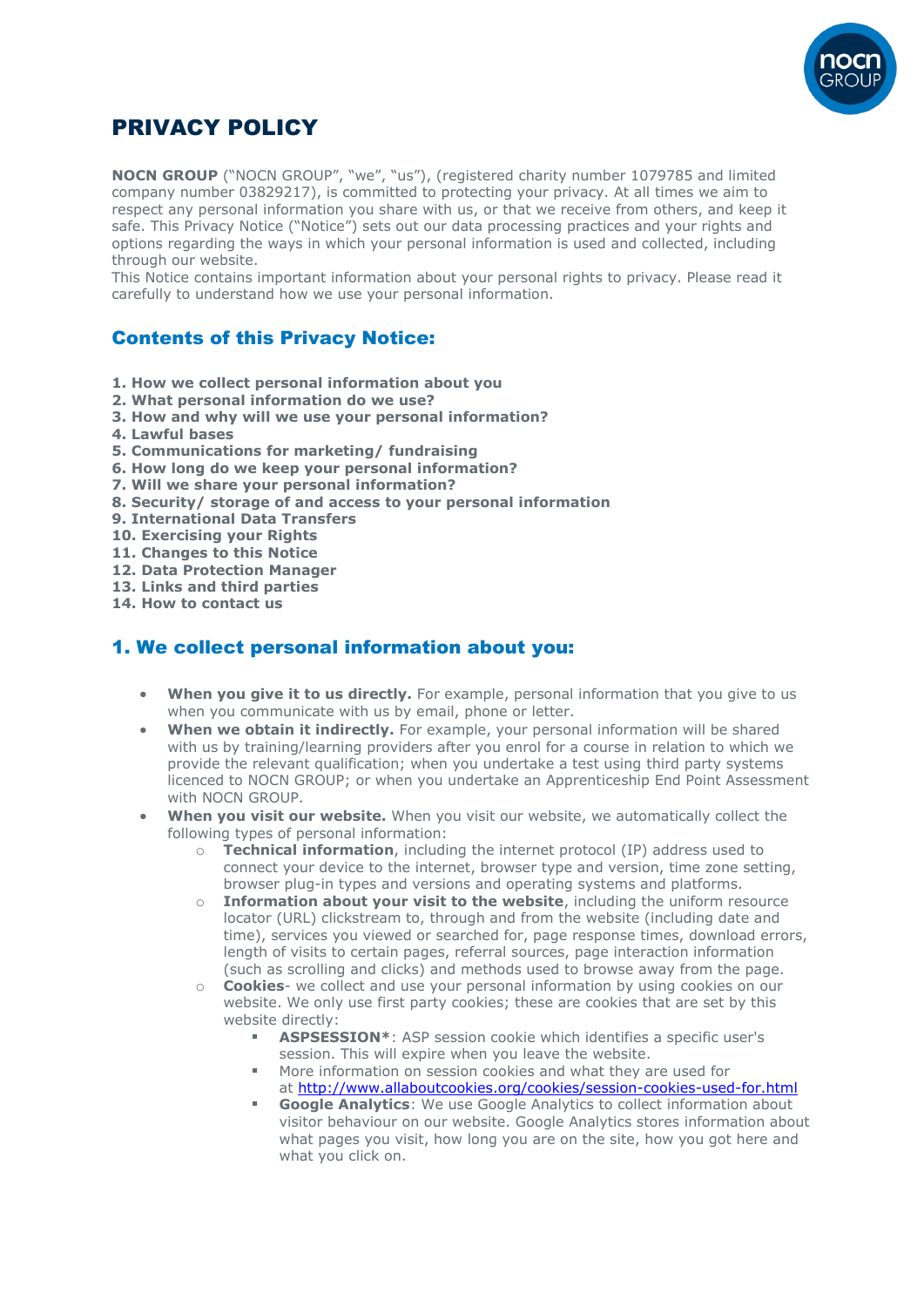

- **This Analytics data is collected via a JavaScript tag in the pages of our site** and is not tied to personally identifiable information. We therefore do not collect or store your personal information (e.g. your name or address) so this information cannot be used to identify who you are.
- You can find out more about Google's position on privacy as regards its analytics service
- at [http://www.google.com/intl/en\\_uk/analytics/privacyoverview.html](http://www.google.com/intl/en_uk/analytics/privacyoverview.html)
- **AddThis:** The social media sharing functionality on certain web pages is provided by the third party AddThis. As you navigate these pages or if you use the sharing buttons, AddThis will automatically set cookies. We have no control over the cookies that AddThis uses. You can opt out of addthis.com cookies at <http://www.addthis.com/privacy/opt-out>

In general, we may combine your personal information from these different sources set out in a-c above, for the purposes set out in this Notice.

# 2. What personal information do we use?

#### **Marketing & General Business Contact data:**

This will normally be limited to:

- Name
- Job title
- Contact data including e-mail address and telephone number
- Company details including website and social media addresses
- Other data relevant to your enquiry
- Purchase history in respect of NOCN Group's products and services

#### **Job Application data:**

- NOCN GROUP collects a range of personal data about you throughout the recruitment and selection process including:
- Personal details; name, address, date of birth, contact number, email address
- Employment history; previous employers, employment dates, roles held, duties
- Education, skills, qualifications
- Employment references/feedback from previous employers
- Right to work in the UK information; passport, driving license, national insurance number
- Equality and diversity information

Throughout the process we may also collect information as to whether you have a disability for which we would need to make a reasonable adjustment.

#### **Learner & apprenticeship End Point Assessment data:**

We may collect, store and otherwise process personal information in order to allow us to carry out our role as an Awarding Organisation or as an End Point Assessment Organisation. This may include but not be limited to:

- Your name and contact details including postal address, telephone number, email address and emergency contact details and, where applicable;
- Your date of birth and gender;
- Your financial information, such as bank details and/ or credit/ debit card details in the case of replacement certificate requests;
- Information about your computer/ mobile device and your visits to and use of this website, including, for example, your IP address and geographical location;
- Unique candidate identifiers/unique learner numbers;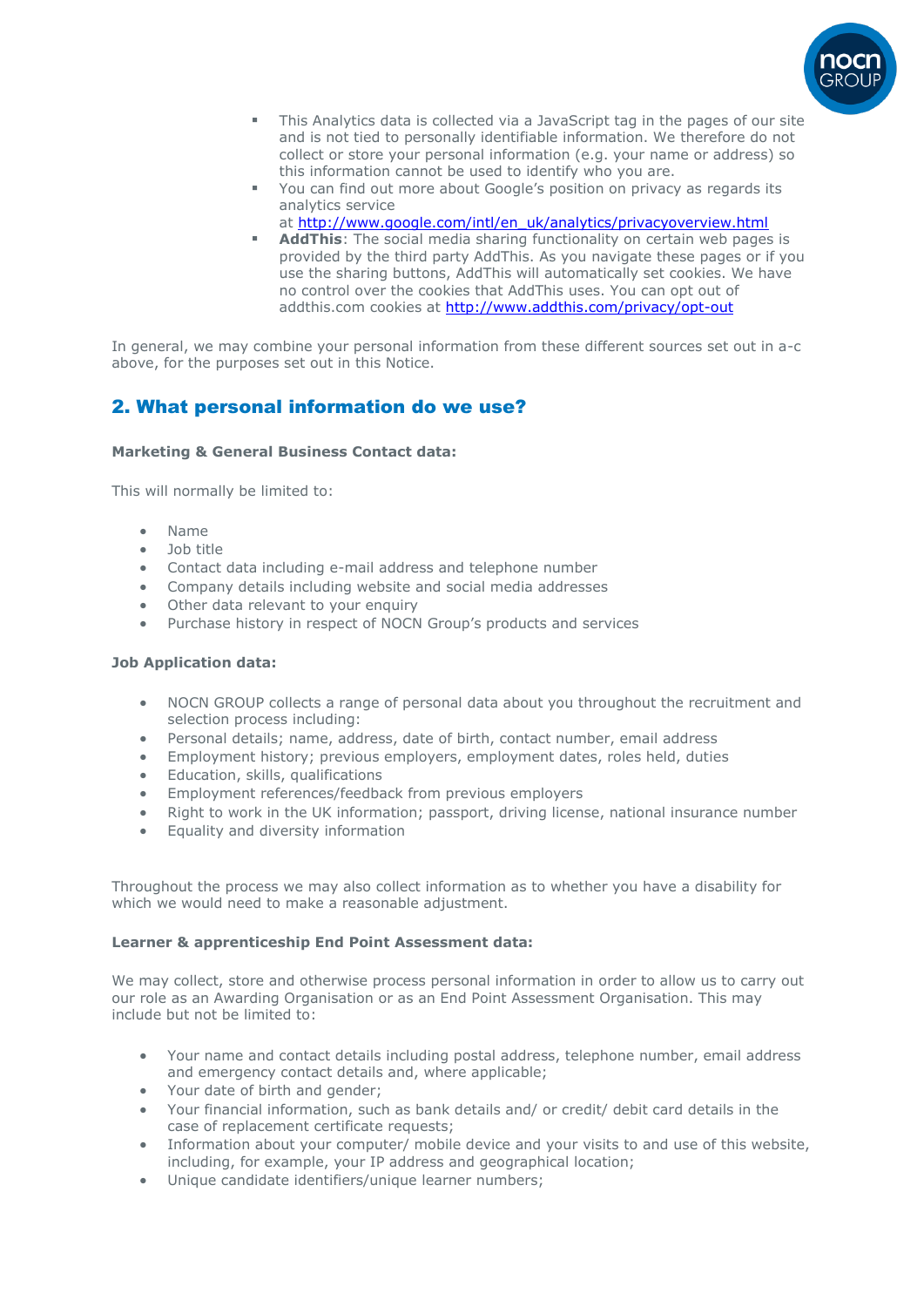

- Details of your qualifications/ experience;
- And/or any other personal information which we obtain as per paragraph 1.

#### **Competency Card Holders data:**

We may collect, store and otherwise process personal information in order to allow us to carry out our role as a Competency Card Scheme Provider. This may include but not be limited to:

- Your name and contact details including postal address, telephone number, email address and emergency contact details and, where applicable;
- Your date of birth and gender;
- Your financial information, such as bank details and/ or credit/ debit card details in the case of replacement certificate requests;
- Information about your computer/ mobile device and your visits to and use of this website, including, for example, your IP address and geographical location;
- Unique candidate identifiers/unique learner numbers;
- Unique Card number
- National Insurance Number
- Details of your competency card types/category and experience;
- Details of training that is part of the scheme e.g. CISRS Part 1 or 2
- And/or any other personal information which we obtain as per paragraph 1.

#### **Do we process special categories of data?**

The EU General Data Protection Regulation ("GDPR") recognises certain categories of personal information as sensitive and therefore requiring more protection, for example information about your health, ethnicity and religious beliefs.

NOCN GROUP may process special category personal data e.g. ethnicity, religion or belief, sexual orientation, in order to monitor recruitment statistics. However, this information will be anonymised and not be used in order to make a decision about whom to offer a role.

In certain situations, NOCN GROUP may collect and/or use these special categories of data (for example, information on candidates' medical conditions so that we can make arrangements for reasonable adjustments and/or special considerations). We will only process these special categories of data if there is a valid reason for doing so and where the GDPR allows us to do so.

### 3. How and why will we use your personal information?

Your personal information, however provided to us, will be used for the purposes specified in this Notice. In particular, we may use your personal information in the following ways:

#### **Learner specific reasons**

- To register you as a candidate and allow you to sit examinations;
- For examination administration purposes;
- To conduct examinations and assessments;
- To issue examination results and certificates and replacement certificates;
- To carry out any reviews or appeals;
- To otherwise provide you with services, products or information you have requested.

#### **Assessment specific reasons**

• To allow us to carry out an apprenticeship end point assessment;

#### **Marketing & general business contact specific reasons**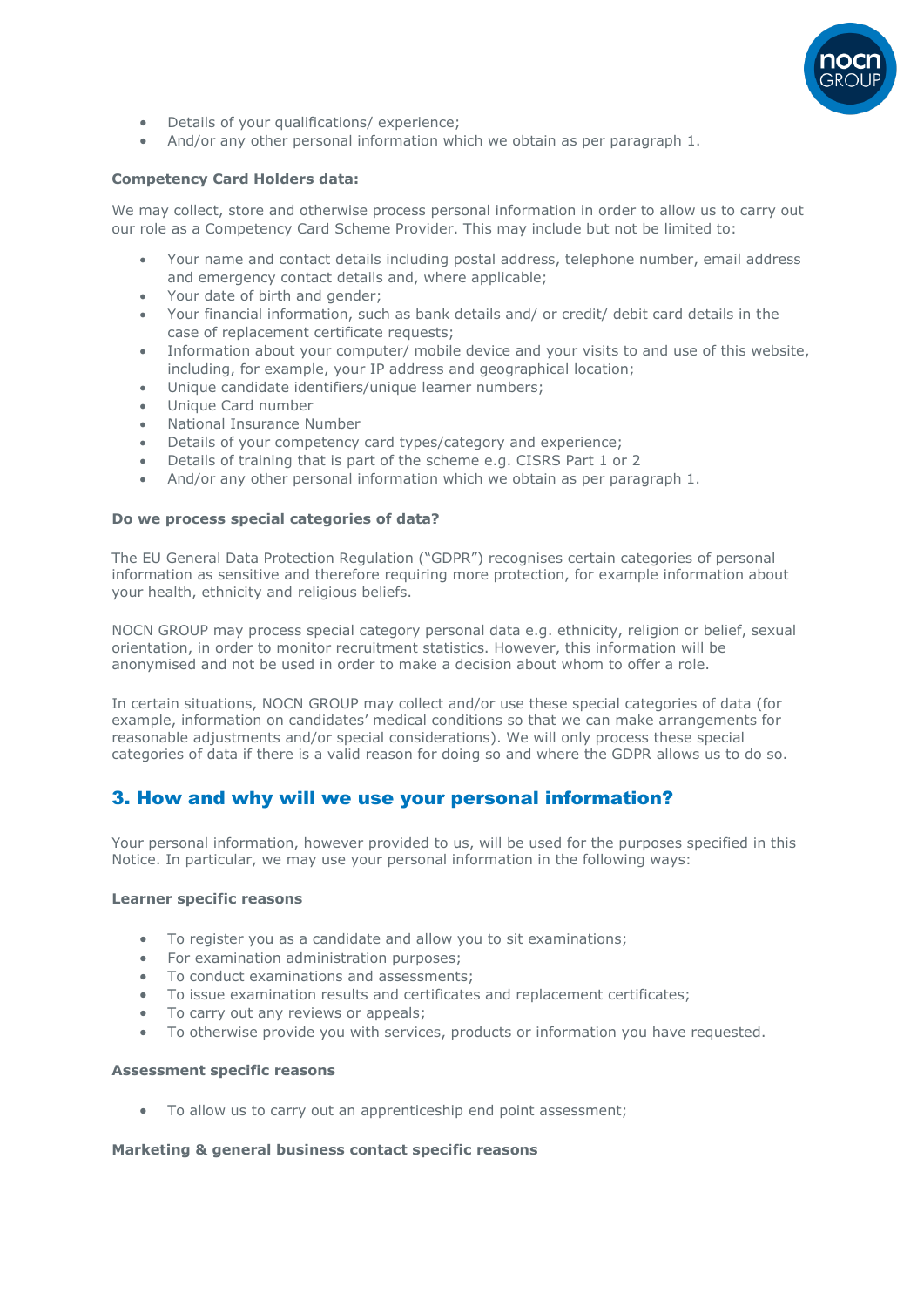

- To communicate as necessary with centres;
- To provide further information about our work, services or activities
- To answer your questions/ requests and communicate with you in general;
- To manage relationships with our partners and service providers;

#### **Job Applicant specific reasons**

• We only process your personal data for the purpose of progressing your job application or as required by law or regulatory requirements e.g. checking that you are eligible to work in the UK. NOCN GROUP will not use your personal data for any other purpose than the recruitment and selection of the post for which you have applied.

#### **Other reasons**

- To analyse and improve our work, services, activities, products or information (including our website), or for our internal records;
- To keep our facilities safe and secure;
- To run/administer the activities of NOCN GROUP, including our website, and ensure that content is presented in the most effective manner for you and for your device;
- To audit and/or administer our accounts;
- To satisfy legal obligations which are binding on us, for example in relation to regulatory, government and/or law enforcement bodies with whom we may work (for example requirements relating to the payment of tax or anti-money laundering);
- For the prevention of fraud or misuse of services;
- For the establishment, defence and/ or enforcement of legal claims.

### 4. Lawful bases

The GDPR requires us to rely on one or more lawful bases to use your personal information. We consider the grounds listed below to be relevant:

- Where you have provided your consent for us to use your personal information in a certain way (for example, we may ask for your consent to collect special categories of your personal information so that you may sit an exam with reasonable adjustments and/or special considerations).
- Where necessary so that we can comply with a legal obligation to which we are subject (for example, where we are obliged to share your personal information with regulatory bodies which govern our work and services).
- Where necessary for the performance of a contract to which you are a party or to take steps at your request prior to entering a contract (for example, to provide you with a certified award after sitting an examination).
- Where there is a legitimate interest in us doing so.

The GDPR allows us to collect and process your personal information if it is reasonably necessary to achieve our or others' legitimate interests (as long as that processing is fair, balanced and does not unduly impact your rights as an individual).

In broad terms, our "legitimate interests" means the interests of running of NOCN GROUP as a commercial entity and ensuring that appropriate levels of certified awards are granted to candidates in line with our standards as well as ensuring that we are carrying out our End Point Assessment function in a compliant and effective manner.

When we process your personal information to achieve such legitimate interests, we consider and balance any potential impact on you (both positive and negative), and on your rights under data protection laws. We will not use your personal information for activities where our interests are overridden by the impact on you, for example where use would be excessively intrusive (unless, for instance, we are otherwise required or permitted to by law).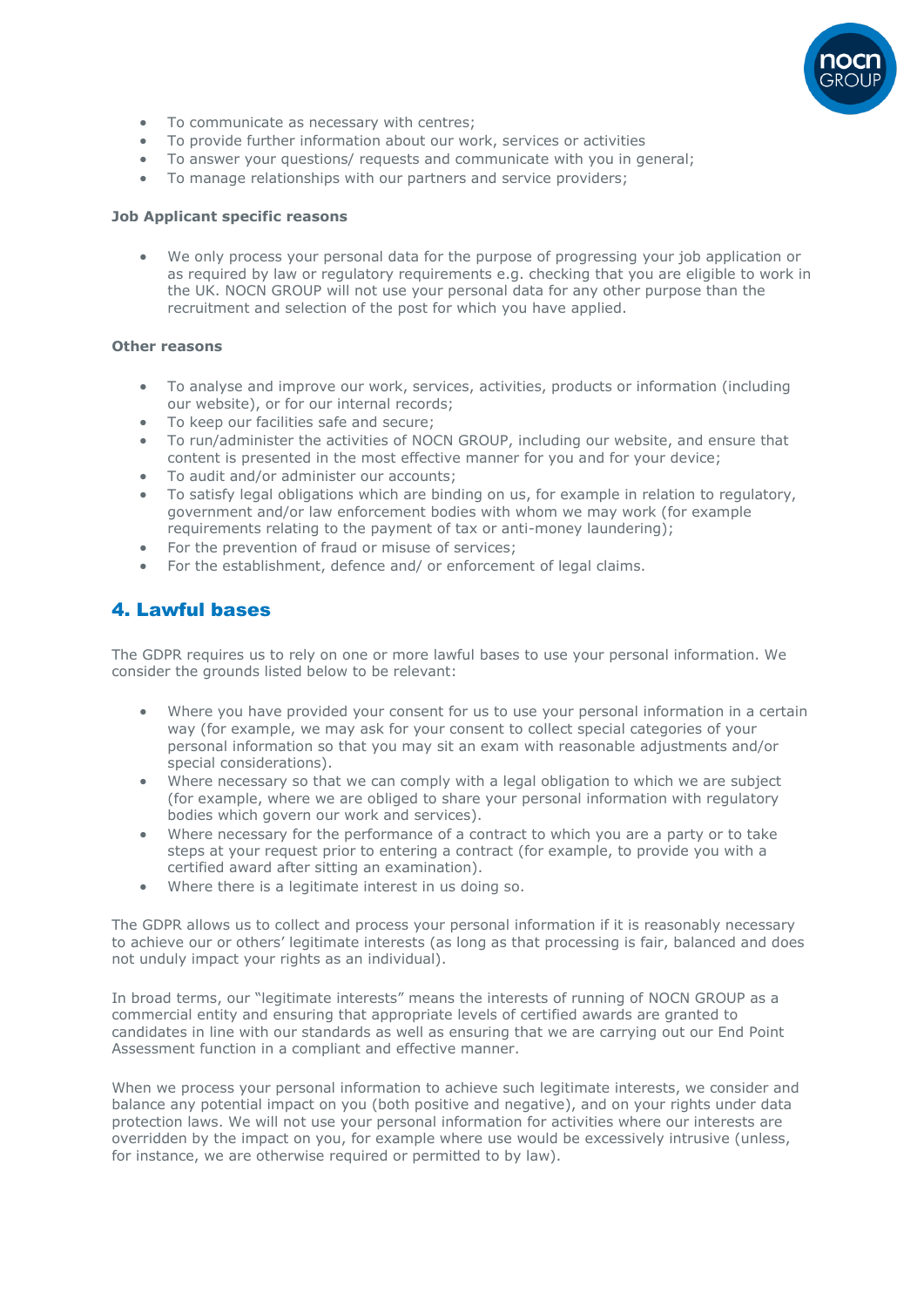

### 5. Communications for marketing/promotional purposes

Organisations that are Recognised NOCN Centres, must allow NOCN GROUP to contact them about business critical matters by email, phone and other relevant channels, this is an integral part of their agreement as an NOCN Recognised Centre.

We may use your contact details to provide you with information about our work, events, services and/or activities which we consider may be of interest to you.

Where NOCN GROUP is operating with businesses (in particular with Colleges, training providers, organisations and employers) rather than individuals, it does not generally seek consent to send business communications. NOCN GROUP regards the use of data for such communications to be justified under our shared Legitimate Interest under the terms of GDPR legislation.

If individuals at organisations choose to unsubscribe from communications (which is their right under GDPR) then this may affect their organisation's ability to continue to function as an NOCN GROUP Recognised Centre.

Where you have provided us with your consent previously but do not wish to be contacted by us about our work, events, services and/or activities in the future, please let us know by email at [marketing@nocn.org.uk](mailto:marketing@nocn.org.uk) . You can opt out of receiving emails from NOCN GROUP at any time by clicking the "unsubscribe" link at the bottom of our marketing emails.

### 6. How long do we keep your personal information?

#### **Learner data:**

NOCN GROUP reserves the right to keep learner data for a period of up to 60 years. This is for reasons such as requested certificate replacement, in the event of your original certificate being lost or damaged, which is to your benefit.

#### **Job applicant data:**

We will hold your personal data for 6 months after end of the recruitment and selection process for which you applied. This allows us time to be able to respond to feedback requests and is within the time limit in which an applicant can make a legal claim.

If your application is successful, the personal data collected during the recruitment process will be transferred to the HR records and retained throughout your employment/assignment. In this case your personal data will be processed in line with our staff privacy notice.

#### **Other data:**

Unless still required in connection with the purpose(s) for which it was collected and/or processed, we will retain your information for the period set out in our Data Retention Policy. However, if before that date (i) your personal information is no longer required in connection with such purpose(s), (ii) we are no longer lawfully entitled to process it or (iii) you validly exercise your right of erasure, we will remove it from our records at the relevant time. If you request to receive no further contact from us, we may keep some basic information about you on our suppression list in order to comply with your request and avoid sending you unwanted materials in the future.

### 7. Will we share your personal information?

We do not share, sell or rent your personal information to third parties for marketing purposes. However, in general we may disclose your personal information to selected third parties in order to achieve the purposes set out in this Notice. These parties may include (but are not limited to):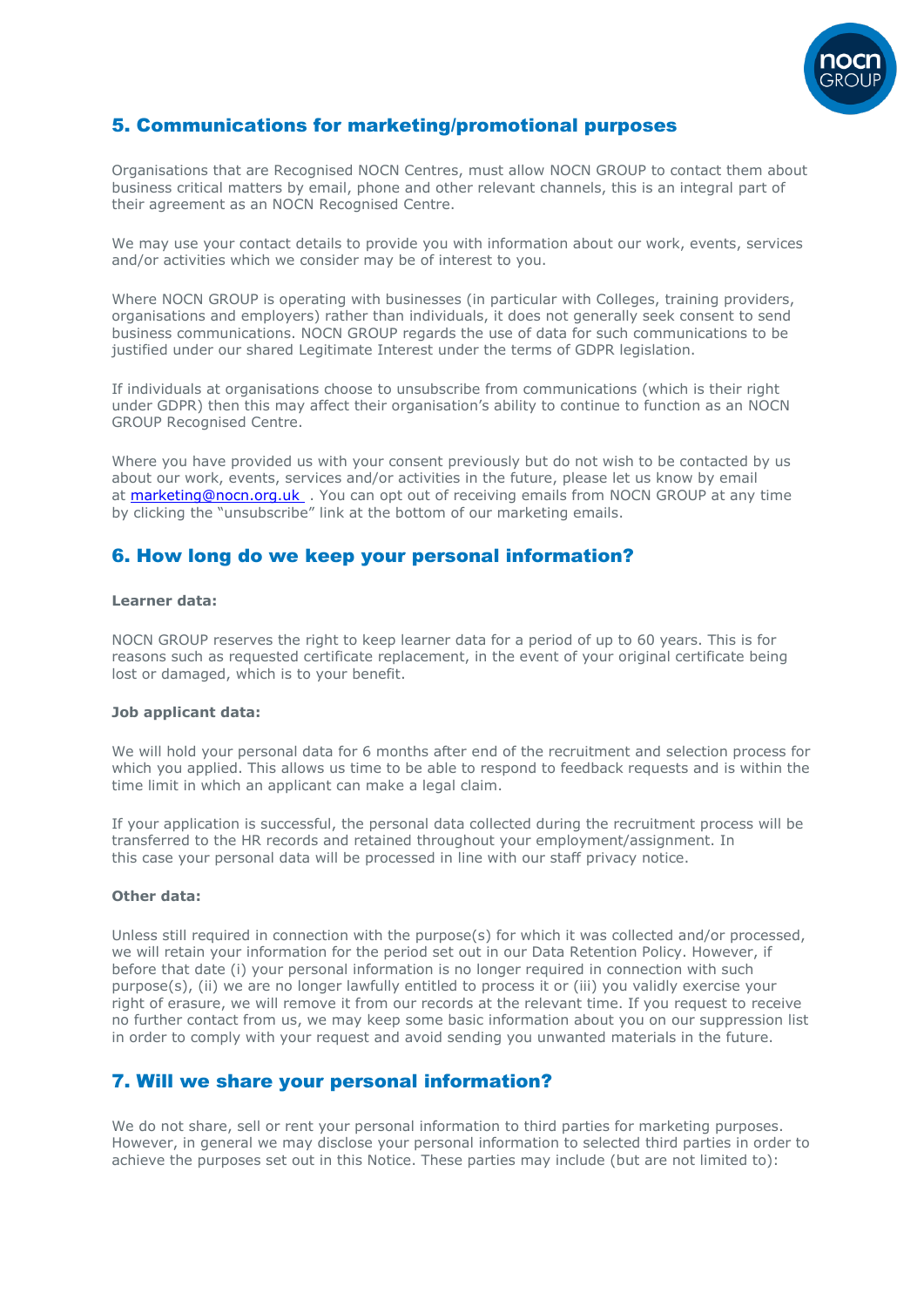

- Training/learning providers;
- Individual examiners
- Companies, where they employ an apprentice undertaking an Apprenticeship End Point Assessment with NOCN GROUP;
- Educational authorities such as Department for Education, Welsh Government, Department of Education Northern Ireland, ESFA, IFA and the Learning Records Service;
- Other educational establishments/prospective employers (for example if a reference is sought);
- Suppliers and sub-contractors for the performance of any contract we enter into with them, for example IT service providers such as testing platforms, website hosts or cloud storage providers and certificate printing companies;
- Professional service providers such as accountants and lawyers;
- Parties assisting us with research to monitor the impact/effectiveness of our work, events, services and activities;
- The police, for example in sharing data in relation to malpractice cases linked to fraud;
- Regulatory bodies who govern our work, such as Ofqual, Qualifications Wales, CCEA Regulation, SQA or Ofsted; and/or
- CITB where this is needed for Employer Grant claims and for the Industry Training Register
- CSCS where this data is needed to support an application for a CSCS Competency Card
- CISRS who are the owners and data controllers of the CISRS competency card scheme
- CITB where we need to provide data to allow a learner or their employer to gain access to CITB Grant.
- SIA where we need to provide personal data as part of a learner's application for an SIA licence to work in the private security industry.

In particular, we reserve the right to disclose your personal information to third parties:

- In the event that we sell or buy any business or assets, in which case we will disclose your personal information to the (prospective) seller or buyer of such business or assets;
- If substantially all of our assets are acquired by a third party, personal information held by us may be one of the transferred assets;
- If we are under any legal or regulatory duty to do so; and/or
- To protect the rights, property or safety of NOCN GROUP, its personnel, users, visitors or others.

### 8. Security/storage of and access to your personal information

NOCN GROUP is committed to keeping your personal information safe and secure and we have appropriate and proportionate security policies and organisational and technical measures in place to help protect your information.

Your personal information is only accessible by appropriately trained staff and contractors, and stored on secure servers which have features to prevent unauthorised access.

### 9. International Data Transfers

Given that we are primarily a UK-based organisation we will normally only transfer your personal information within the European Economic Area ("EEA"), where all countries have the same level of data protection law as under the GDPR.

However, because we may sometimes use agencies and/or suppliers to process personal information on our behalf, it is possible that personal information we collect from you will be transferred to and stored in a location outside the EEA, for example the United States.

Please note that some countries outside of the EEA have a lower standard of protection for personal information, including lower security requirements and fewer rights for individuals. Where your personal information is transferred, stored and/or otherwise processed outside the EEA in a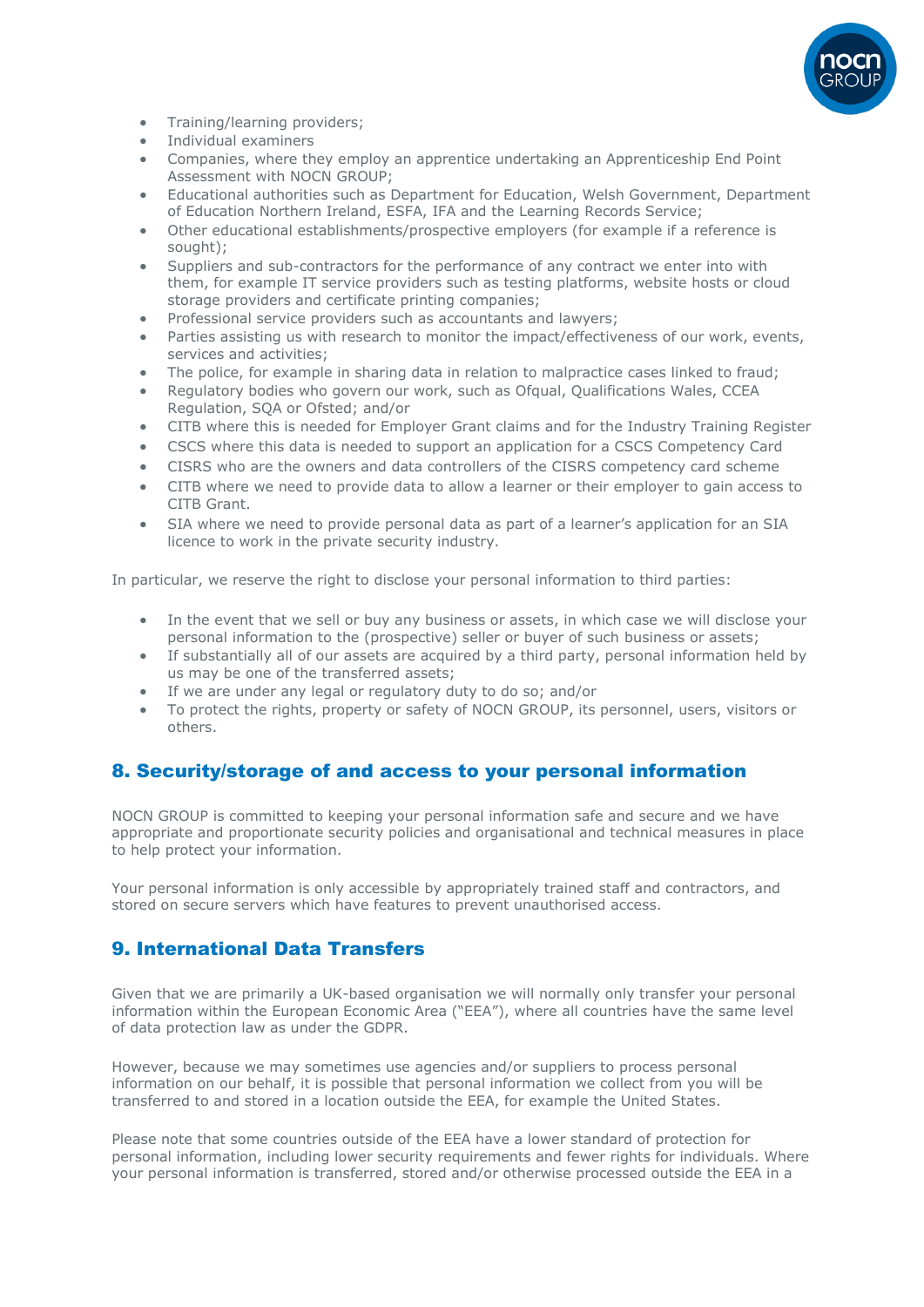

country that does not offer an equivalent standard of protection to the EEA, we will take all reasonable steps necessary to ensure that the recipient implements appropriate safeguards (such as by entering into standard contractual clauses which have been approved by the European Commission) designed to protect your personal information and to ensure that your personal information is treated securely and in accordance with this Notice. If you have any questions about the transfer of your personal information, please contact us using the details below.

Unfortunately, no transmission of your personal information over the internet can be guaranteed to be 100% secure – however, once we have received your personal information, we will use strict procedures and security features to try and prevent unauthorised access.

# 10. Exercising your Rights

Where we rely on your consent to use your personal information, you have the right to withdraw that consent at any time. This includes the right to ask us to stop using your personal information for marketing or fundraising purposes or to unsubscribe from our email list at any time.

#### **You also have the following rights:**

- **Right of access** you can write to us to ask for confirmation of what personal information we hold on you and to request a copy of that personal information. Provided we are satisfied that you are entitled to see the personal information requested and we have successfully confirmed your identity, we will provide you with your personal information subject to any exemptions that apply.
- **Right of erasure** at your request we will delete your personal information from our records as far as we are required to do so. In many cases we would propose to suppress further communications with you, rather than delete it.
- **Right of rectification** if you believe our records of your personal information are inaccurate, you have the right to ask for those records to be updated. You can also ask us to check the personal information we hold about you if you are unsure whether it is accurate/up to date.
- **Right to restrict processing** you have the right to ask for processing of your personal information to be restricted if there is disagreement about its accuracy or legitimate usage.
- **Right to object** you have the right to object to processing where we are (i) processing your personal information on the basis of our legitimate interests (see section 4 above), (ii) using your personal information for direct marketing or (iii) using your information for statistical purposes.
- **Right to data portability** to the extent required by the GDPR, where we are processing your personal information (that you have provided to us) either (i) by relying on your consent or (ii) because such processing is necessary for the performance of a contract to which you are party or to take steps at your request prior to entering into a contact, and in either case we are processing using automated means (i.e. with no human involvement), you may ask us to provide the personal information to you – or another service provider – in a machine-readable format.
- **Rights related to automated decision-making** you have the right not to be subject to a decision based solely on automated processing of your personal information which produces legal or similarly significant effects on you, unless such a decision (i) is necessary to enter into/perform a contract between you and us/another organisation; (ii) is authorised by EU or Member State law to which NOCN GROUP is subject (as long as that law offers you sufficient protection); or (iii) is based on your explicit consent.

Please note that some of these rights only apply in limited circumstances. For more information, we suggest that you contact us using the details below.

We encourage you to raise any concerns or complaints you have about the way we use your personal information by contacting us using the details below. You are further entitled to make a complaint to the Information Commissioner's Office - [www.ico.org.uk.](http://www.ico.org.uk/) For further information on how to exercise this right, please contact us using the details below.